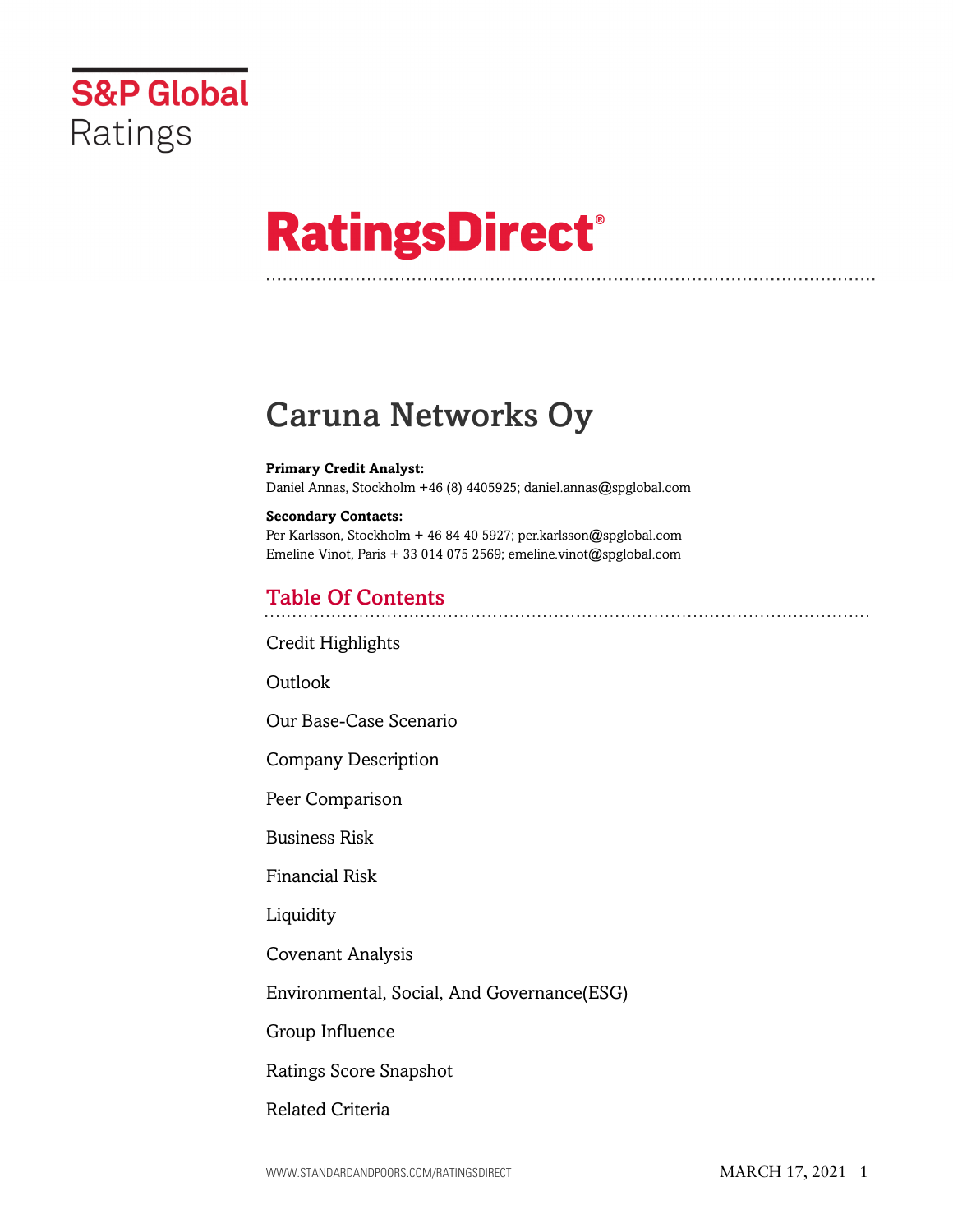## Caruna Networks Oy



## <span id="page-1-0"></span>Credit Highlights

| Overview                                                                                                                                                                    |                                                                                                                                                                                                                             |
|-----------------------------------------------------------------------------------------------------------------------------------------------------------------------------|-----------------------------------------------------------------------------------------------------------------------------------------------------------------------------------------------------------------------------|
| <b>Key strengths</b>                                                                                                                                                        | Key risks                                                                                                                                                                                                                   |
| Fully regulated electricity distribution system operator (DSO),<br>operating under a well-established and supportive regulatory<br>framework resulting in stable cash flow. | Limited headroom in credit metrics, with funds from operations (FFO) to debt<br>just above our downside threshold at 9% for the rating and increasing<br>leverage.                                                          |
| Largest DSO in Finland, with a 20.6% market share in an<br>otherwise scattered market structure, allowing for a comparative<br>cost advantage and economy of scale.         | A bill before parliament that could change the regulatory framework. If<br>approved, this will have negative effects on remuneration, but the magnitude<br>remains unclear until the regulator announces the final changes. |
| Decreasing outages, because a higher share of network is<br>secured via underground cabling.                                                                                | Large shareholder loans contributing to aggressive shareholder distributions,<br>exceeding free operating cash flow (FOCF) and resulting in negative cash flow<br>and increased debt.                                       |

*Shareholder distributions are aggressive and increasing, although S&P Global Ratings expects Caruna Networks Oy (Caruna) will maintain credit metrics commensurate with the rating.* The company plans to increase its shareholder distributions in terms of dividends as interest paid on shareholder loans is expected to remain flat. Total shareholder distributions of €140 million-€160 million is planned in 2021 and €110 million-€130 million annually in 2022-2023, up from €79 million in 2020. We view this as an aggressive increase, and expect it to consume more than 60% of FFO in 2021.

*We expect limited headroom to remain, but understand Caruna is committed to the rating.* While the shareholder structure recently changed, Caruna has previously shown flexibility in shareholder distributions, and continue to expect it active will manage credit metrics commensurate with the rating. We therefore believe the company will strive to maintaining FFO to debt above 9% and debt to EBITDA at about 8x, which we deem in line with the rating, by lower shareholder renomination if needed.

*Despite declining investment, we believe discretionary cash flow (DCF) will remain negative.* While the main investments came in the past few years, peaking at €300 million in 2017, we expect capital expenditure (capex) to stabilize at €130 million-€150 million over our three-year forecast period. Caruna's regulated asset base amounted to €3 billion by the end of 2020, up more than €1 billion compared to 2016. We expect the regulated asset base (RAB) to reach almost €3.2 billion by 2023, a 60% increase from 2016. Instead, and clearly less credit friendly, we now expect shareholder distributions to reach €140 million-€160 million in 2021 from €79 million in 2020, resulting in negative DCF. Despite this, under our base-case scenario, Caruna's credit metrics will be stable. We also believe the owners will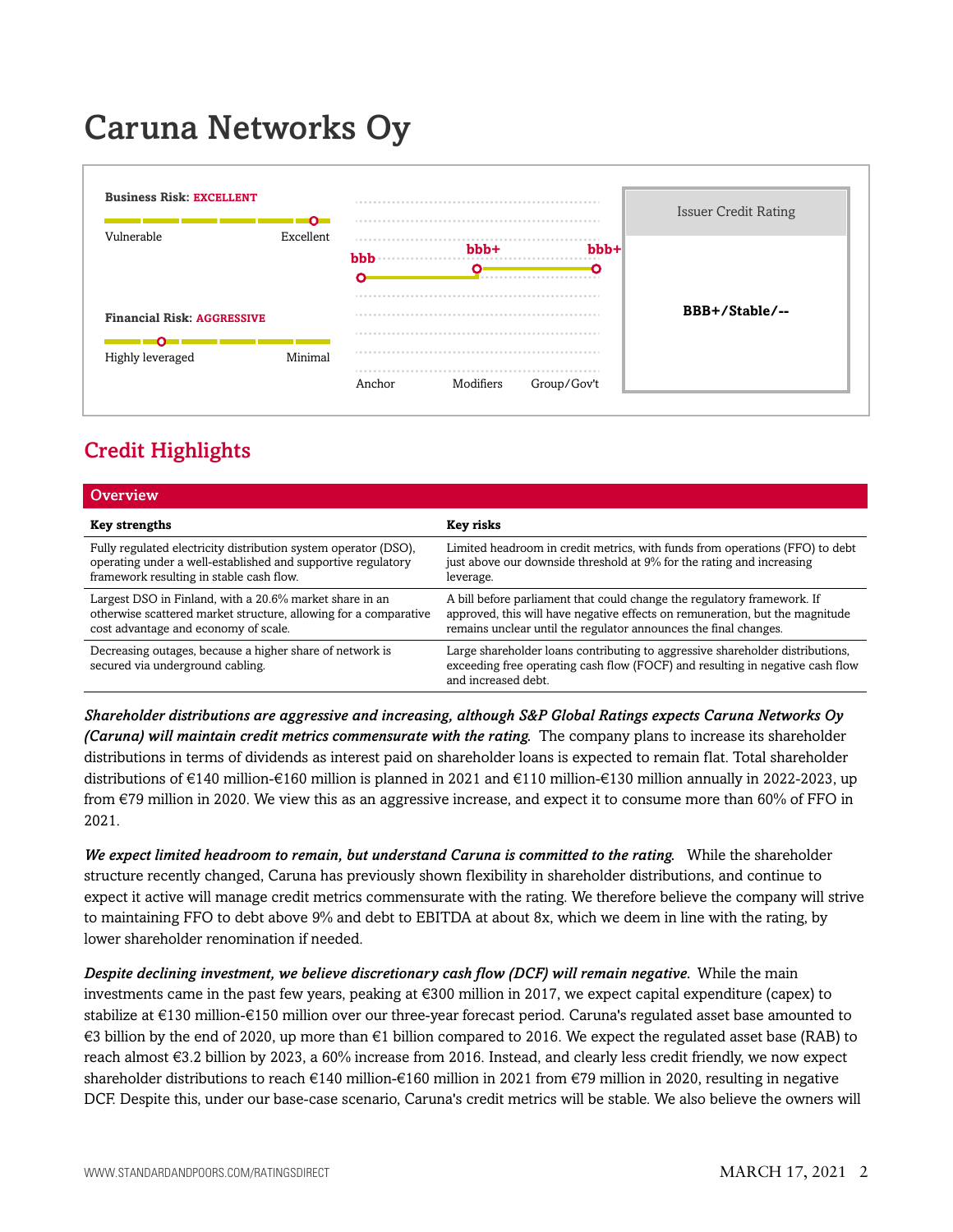remain flexible and are willing lower dividends to maintain the ratings if needed. We expect the company's FFO to debt will remain comfortably above 9% and debt to EBITDA at about 8x, including connection fees, which we consider commensurate with a 'bbb+' stand-alone credit profile.

*Stable and predictable cash flow will continue from Caruna's fully regulated businesses.* Its 100% regulated electricity distribution operations under a supportive regulatory framework ensures stable and predictable cash flow. We understand that the weighted average cost of capital (WACC) used for calculating allowed income under the regulatory framework will decrease because of a lower risk-free rate. The WACC is currently linked to the higher of the 10-year average or previous year's (April-September) average of the Finnish government's 10-year bond. Despite the lower WACC, we expect Caruna to increase revenue in 2021-2023. This is because of its large capex program since 2016, investing about €1.2 billion that increased its RAB to €3.04 billion by the end of 2020, and its allowed income to a larger extent than the lower WACC effect. We therefore forecast EBITDA to increase gradually to €335 million-€345 million by 2023 from €305 million in 2020.

*Caruna's position as the largest DSO in Finland with a widely spread network underpins our business assessment.* The company is Finland's largest DSO, with a market share of 20.6% measured in share of electricity transmitted on the distribution network. Finland's electricity distribution market is highly fragmented with about 80 operating DSOs. We expect Caruna to maintain its position as the largest player on the Finnish DSO market, ahead of the main peer Elenia with a 12.7% market share. We understand it's a comparative advantage to have a larger-scale DSO network than smaller. This is because the underlying framework allows for outperformance in terms of investment cost. All investment that adds to RAB, are added from a set price list, not according to actual cost. Caruna manages on average its procurements at a lower price than the underlying price list due to economies of scale, so we expect it to continue to be more profitable than the smaller operators in the Finnish DSO market.

*We foresee only minor changes to the regulatory framework if the bill is approved.* The government has referred a bill to change the Electricity Market Act to the parliament. According to the Energy Authority, changes under consideration center mainly on four factors--a ceiling on annual tariff increases, unit prices, WACC, and incentives--and could take effect in 2022, the middle of the current regulatory period. If these changes result in a significant cut in remuneration, a negative rating action could follow. Although we view the changes as immaterial and balanced, it does not change our overall view of the regulatory framework. Nevertheless, changes to the ongoing regulatory framework run contradictory to our view of regulatory stability.

*We don't expect changes in shareholder structure to lead to any changes in financial policy.* Following recent announced changes in the shareholder structure, which we expect to close in second-quarter 2021 upon regulatory approval, we expect KKR and OTPP to each own 40% of Caruna group, AMF Pension 12.5%, and Elo Mutual Pension Insurance Co. the remaining 7.5%. We understand from discussions with management that the changes are unlikely to lead to any significant changes in financial policy. The current financial policy already assumes generous shareholder distributions, which weighs negatively on the rating. If the financial policy became more aggressive, we might consider a negative rating action, given that rating headroom is limited. As before, no shareholder will have a majority stake, meaning no one company has direct control over Caruna's strategy or cash flow.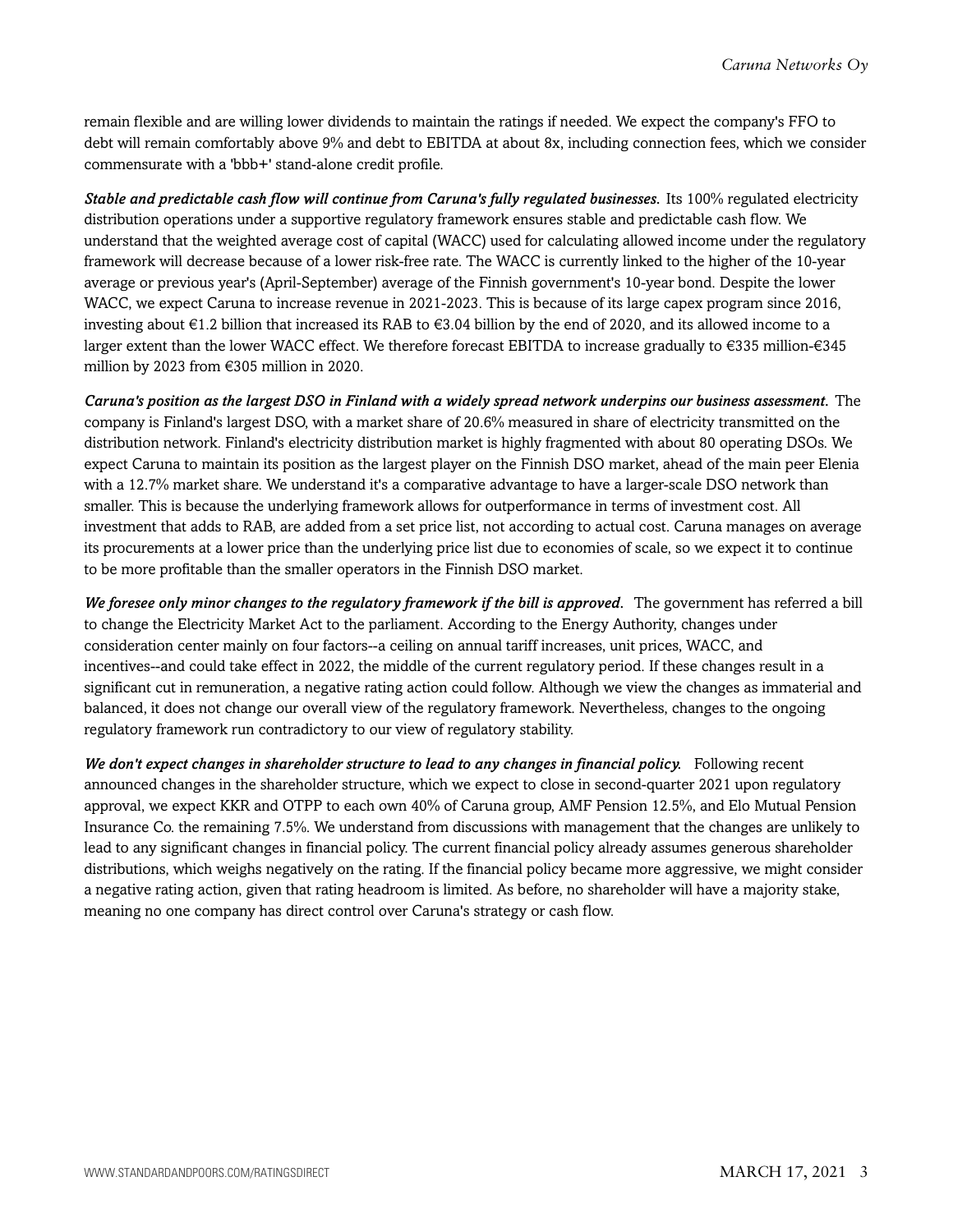#### **Outlook: Stable**

The stable outlook reflects our expectation that the company's EBITDA and FFO will continue increasing, driven by higher allowed regulatory return during the regulatory period that started in 2020, despite decreasing WACC. We expect that Caruna will adjust its shareholder distributions to protect credit metrics if the regulator implements changes that have a negative impact on remuneration. We expect FFO to debt comfortably over 9% and debt to EBITDA at about 8x, including connection fees, which we consider commensurate with a 'bbb+' stand-alone credit profile.

#### Downside scenario

Rating downside could emerge if Caruna's shareholder renumeration continues to consume a large part of its cash flow, leading to negative DCF and implying weaker credit ratios, FFO to debt below 9% without signs of recovery, or debt to EBITDA sustainably above 8x and increasing, including connection revenue. This could also materialize if Caruna's operating performance is weaker than we anticipate due to material acquisitions, or larger shareholder returns or capex than expected.

The rating could also come under pressure if the regulator imposes and implements a substantial change to the regulatory framework during the current period (2020-2023) that would result in significantly lower remuneration, for example changing the risk-free rate component, and resulting in a lower WACC.

#### Upside scenario

We believe a positive rating action is unlikely within the next two years. We believe that ratings upside would require a change in financial policy that supports stronger credit ratios. We could upgrade Caruna if FFO to debt is 12% or above and debt to EBITDA remains lower than 7x, including connection fees.

### <span id="page-3-0"></span>Our Base-Case Scenario

#### Assumptions

We make the following assumptions in our base-case scenario for 2021-2023:

- Finland's GDP increase by 2.3% in 2021, 1.5% in 2022, and 1.4% in 2023.
- Very limited impact from COVID-19 and related lockdowns.
- Stable contribution from predictable DSO activities, with the next regulatory reset date in 2024 and no major changes to the framework in the existing period.
- Pre-tax WACC at 5.35%, 4.99%, and 4.76% for 2021, 2022, and 2023, respectively.
- Annual capex of  $€130$  million- $€150$  million
- Annual connection revenues of €12 million-€15 million.
- No material acquisitions.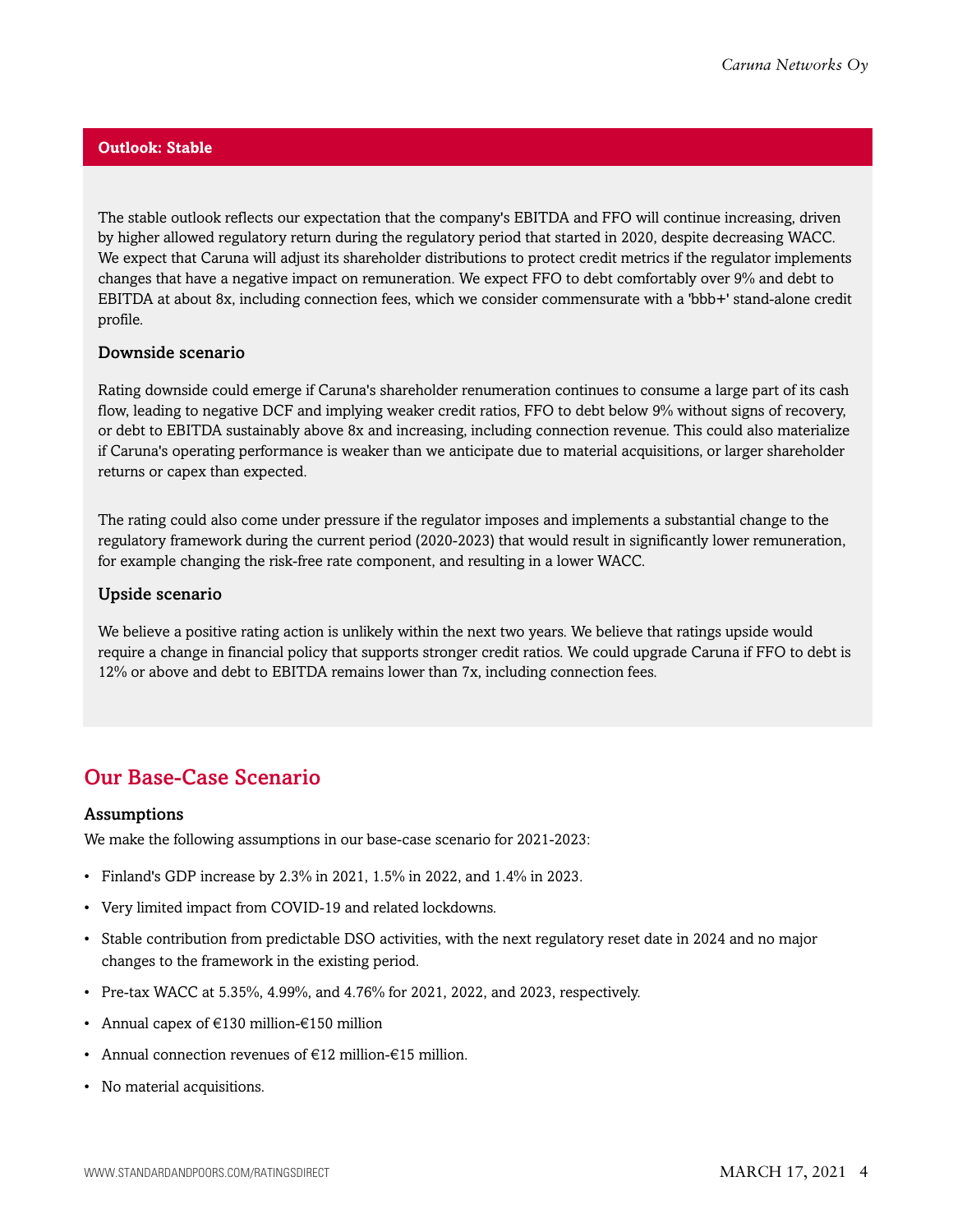#### Key metrics

| Caruna Networks Oy--Key Metrics*        |         |         |             |              |              |  |  |  |  |
|-----------------------------------------|---------|---------|-------------|--------------|--------------|--|--|--|--|
|                                         | 2019a   | 2020a   | 2021f       | 2022f        | 2023f        |  |  |  |  |
| EBITDA (mil. $\epsilon$ )               | 302.0   | 305.0   | 310-320     | 325-335      | 335-345      |  |  |  |  |
| FFO (mil. $\in$ )                       | 230.0   | 236.0   | 235-245     | 245-255      | 255-265      |  |  |  |  |
| Shareholder distributions (mil. $\in$ ) | 75.0    | 79.0    | 140-160     | 110-130      | 110-130      |  |  |  |  |
| Debt (mil. $\in$ )                      | 2,513.0 | 2.503.0 | 2.500-2.600 | 2.500-2.600  | 2.500-2.600  |  |  |  |  |
| FFO/debt (%)                            | 9,2     | 9.4     | $9.0 - 9.5$ | $9.5 - 10.0$ | $9.5 - 10.5$ |  |  |  |  |
| Debt/EBITDA (x)                         | 8,3     | 8.2     | $7.8 - 8.2$ | $7.5 - 8.0$  | $7.5 - 8.0$  |  |  |  |  |
| EBITDA margin (%)                       | 64,7    | 64.1    | 63-68       | 63-68        | 65-70        |  |  |  |  |
| $DCF/debt$ (%)                          | (3.5)   | (2.5)   | $(4)-(2)$   | $(2)-(0)$    | $(2)-(0)$    |  |  |  |  |

<span id="page-4-0"></span>FFO--Funds from operations. DCF--Discretionary cash flow. a--Actual. e--Estimate. f--Forecast.

## Company Description

Caruna is a Finnish power distribution system operator (DSO) that was founded in 2014 as a spin-off from Fortum. It is the largest power DSO in Finland, with 20.6% market share of power distribution, followed by Elenia Verkko Oyj (senior secured debt rating: BBB+/Stable) with 12.7% in 2020. Caruna distributes electricity to about 700,000 customers (about 1.5 million people) in its geographical areas.

Caruna is composed of Caruna Oy and Caruna Espoo Oy, which together operate 87,400 kilometers of network in Finland (56% of which is underground cable). Caruna Espoo operates in urban areas with a high number of consumers, while Caruna Oy operates in mostly rural areas requiring high investment dowing to the larger network. At year-end 2019, the average cabling rate for Caruna was 56% (54% for Caruna Oy and 76% for Caruna Espoo), reaching 58% as of June 30, 2020.

The company is owned by infrastructure funds (80%) and employment pension companies (20%).



#### Funds From Operations Do Not Fully Cover Investments And Dividends

FFO--Funds from operations. Source: S&P Global Ratings.

Copyright @ 2021 by Standard & Poor's Financial Services LLC. All rights reserved.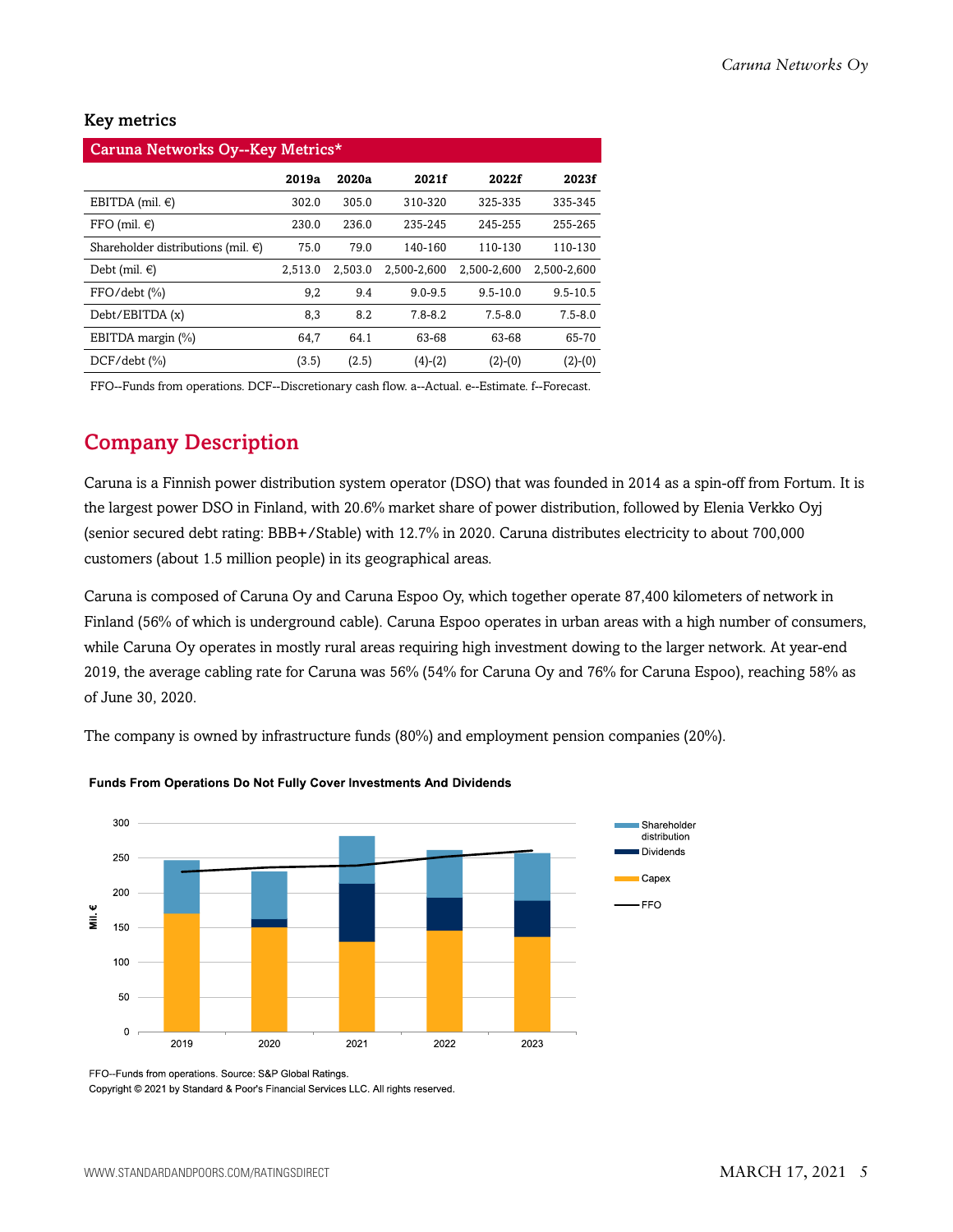## <span id="page-5-0"></span>Peer Comparison

#### **Table 1**

#### Caruna Networks Oy--Peer Comparison

#### **Industry sector: Electric**

|                                    | <b>Caruna Networks Oy</b> | Elenia Verkko Oyj*            | Ellevio AB* |
|------------------------------------|---------------------------|-------------------------------|-------------|
| Ratings as of March 17, 2021       | BBB+/Stable/--            | BBB+/Stable                   | BBB/Stable  |
|                                    |                           | --Fiscal year ended Dec. 31-- |             |
|                                    | 2020                      | 2019                          | 2019        |
| Business risk profile              | Excellent                 | Excellent                     | Excellent   |
| Financial risk profile             | Aggressive                | Aggressive                    | Aggressive  |
| Anchor                             | bbb                       | bbb                           | bbb         |
| Liquidity                          | Strong                    | Strong                        | Strong      |
| Comparable rating analysis         | $+1$ notch                | Neutral                       | -1 notch    |
| <b>SACP</b>                        | bbb+                      | bbb                           | bbb-        |
| SED enhancement                    | N/A                       | +1 notch                      | +1 notch    |
| Issuer/issue ratings               | bbb+                      | bbb+*                         | bbb*        |
| (Mil. $\epsilon$ )                 |                           |                               |             |
| Revenue                            | 475.3                     | 298.6                         | 649.6       |
| <b>EBITDA</b>                      | 304.5                     | 182.7                         | 380.2       |
| Funds from operations (FFO)        | 236.3                     | 104.6                         | 262.9       |
| Interest expense                   | 50.7                      | 64.8                          | 112.1       |
| Cash interest paid                 | 57.0                      | 66.4                          | 110.7       |
| Cash flow from operations          | 167.6                     | 118.9                         | 366.0       |
| Capital expenditure                | 150.9                     | 166.1                         | 371.7       |
| Free operating cash flow (FOCF)    | 16.6                      | (47.2)                        | (5.7)       |
| Discretionary cash flow (DCF)      | (62.2)                    | (63.0)                        | (5.7)       |
| Cash and short-term investments    | 60.1                      | 29.2                          | 1.9         |
| Debt                               | 2,503.4                   | 1,627.3                       | 3,740.8     |
| Equity                             | 688.9                     | 219.7                         | 2,696.9     |
| <b>Adjusted ratios</b>             |                           |                               |             |
| EBITDA margin (%)                  | 64.1                      | 61.2                          | 58.5        |
| Return on capital (%)              | 5.4                       | 5.4                           | 2.5         |
| EBITDA interest coverage (x)       | 6.0                       | 2.8                           | 3.4         |
| FFO cash interest coverage (x)     | 5.1                       | 2.6                           | 3.4         |
| Debt/EBITDA (x)                    | 8.2                       | 8.9                           | 9.8         |
| $FFO/debt$ $(\% )$                 | 9.4                       | 6.4                           | 7.0         |
| Cash flow from operations/debt (%) | 6.7                       | 7.3                           | 9.8         |
| FOCF/debt (%)                      | 0.7                       | (2.9)                         | (0.2)       |
| $DCF/debt$ (%)                     | (2.5)                     | (3.9)                         | (0.2)       |

\*Note: Elenia and Ellevio do not have issuer credit ratings on them; we use issue ratings for comparison purposes due to the structural debt enhancement. N/A--Not applicable.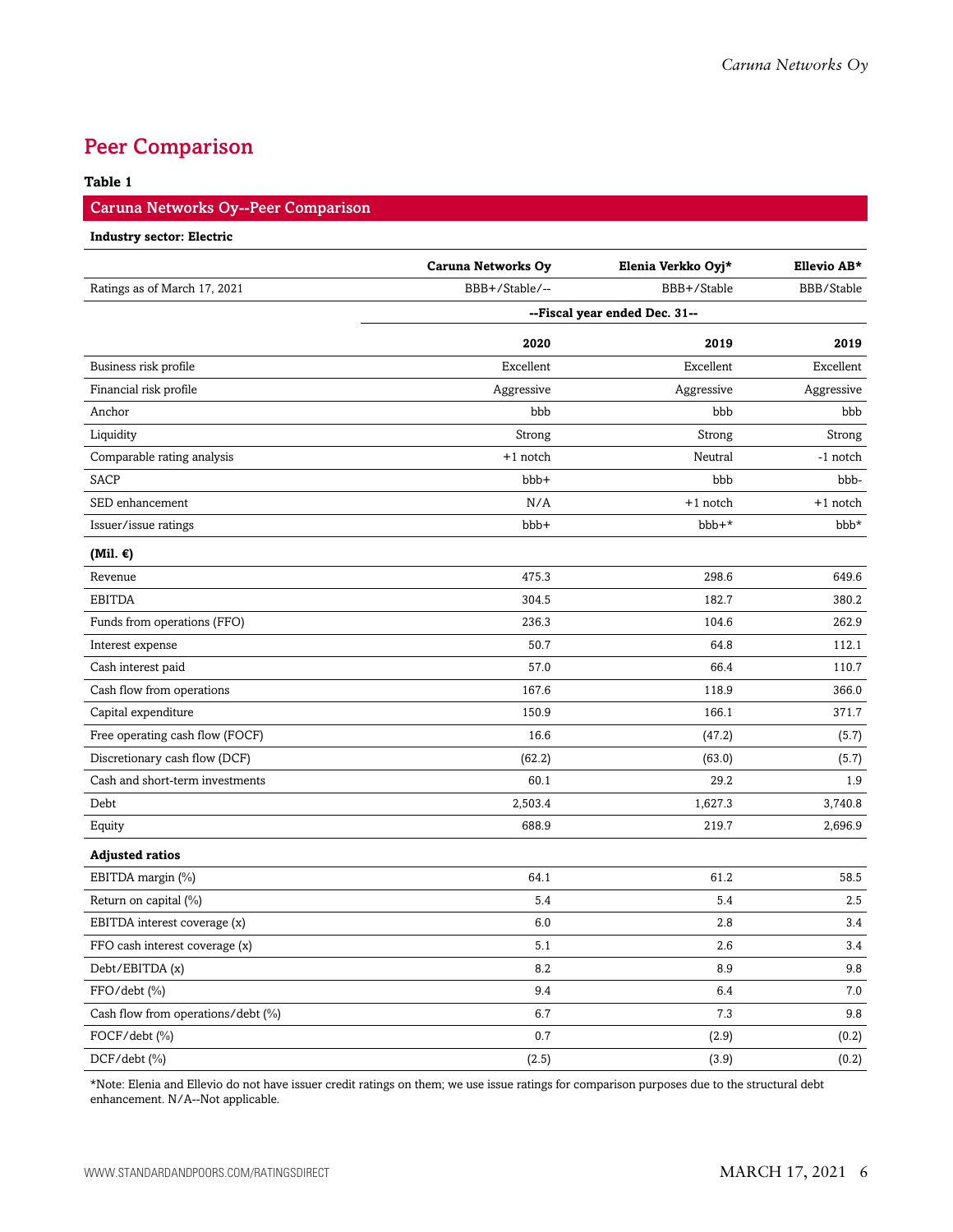Caruna, similar to its Nordic peers, operates within a stable regulatory environment with historical transparency and predictability. It is also the largest DSO in Finland with about a 22.7% market share in terms of network length, with Elenia being second and Ellevio AB operating in Sweden. All three companies face similarities in weather conditions so have large capex programs to reduce outages through underground cabling and increased security of supply. However, Ellevio's capex plan is twice as large as that of Caruna and Elenia, emphasizing the need for investment in Sweden.

In addition, following the 2019 repayment of Elenia's shareholder loans, only Caruna and Ellevio have shareholder loans that we expect will not be repaid in the medium term. Caruna's shareholder loans amount to about €780 million and Ellevio's amount to about €2 billion. However, we exclude the loans from debt in our ratio calculations, reflecting their equity-like features such as subordination, maturities beyond other debt, and the possibility of accruing interest.

## <span id="page-6-0"></span>Business Risk: Excellent

Caruna benefits from low-risk, stable network operations, within a framework we view as transparent and credit supportive. The company's position as the biggest DSO in Finland with a widely spread network underpins its business risk profile.

We assess the regulatory framework for electricity DSOs in Finland as strong. The Finnish Energy Authority is a regulatory body independent from the government with no instances of political interference. The remuneration is based on the determined RAB and WACC with full recovery of operating spending and capex allowed by the regulator. In addition, networks, and notably DSOs, benefit from incentives including quality, efficiency, investment, innovation, and security of supply. We therefore consider the regulatory framework supportive, predictable, and transparent.

On Jan. 28, the Finnish government submitted changes to the Electricity Market Act and the Act on the Supervision of the Electricity and Natural Gas Markets. The bill mainly includes four changes that could affect the regulatory framework for DSOs in 2022:

- A ceiling on annual tariff increases: The proposal states to reduce the annual increase ceiling for transmission charges to 8% from 15%. In our view, this will have a limited effect, because the WACC is decreasing, so there is no need to increase tariffs significantly in coming years.
- WACC: The bill stresses that there is a need for the risk-free interest rate to reflect changes in market interest rates quickly enough. We understand that the option to use the 10-year average or the previous year's (April-September) average of the Finnish government's 10-year bond will be excluded, resulting in a temporary dip in WACC to about 4%, instead of about 5% using the 10-year average.
- Unit price: This takes into account the significant reduction in investment costs since 2016, as well as allows an assessment of the cost-effectiveness of investment according to the proposal. We understand that the update price list is not set and will not be retroactive, meaning only future investments are affected, not existing RAB.
- Incentives: The bill states that there is no longer a need for a security of supply incentive because the timeframe for security of supply targets has increased. If the incentive is taken out from allowed income, it will only have a limited negative effect on Caruna of €2 million-€4 million on EBITDA.

This amendment to the framework in the middle of the regulatory period, isn't expected but doesn't change our view of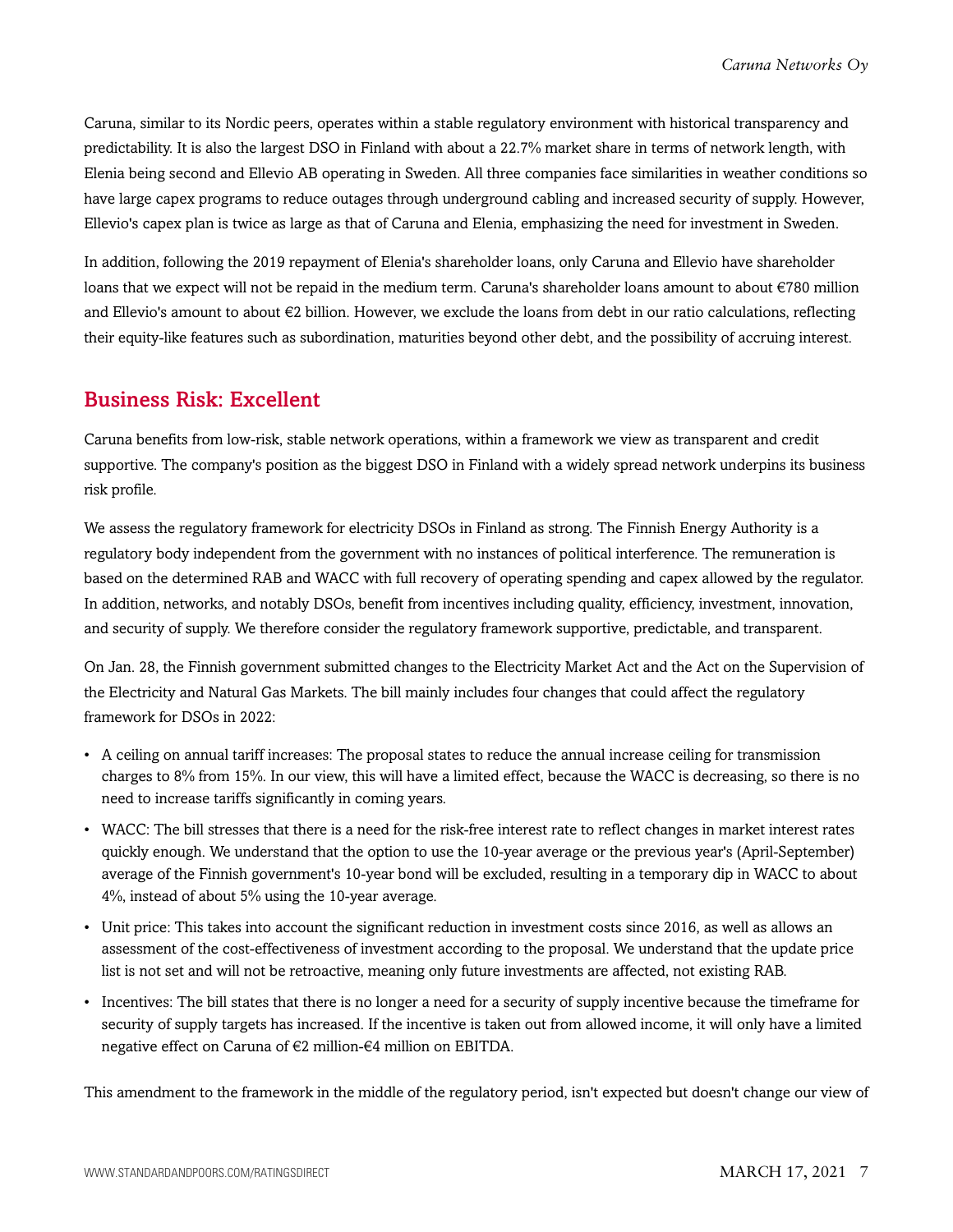the framework's stability if the changes happen as presented. We view the changes as immaterial and balanced, although we found it a bit remarkable that they come under the existing regulatory period. We estimate the lower WACC and allowed revenue to decrease our S&P Global Ratings-adjusted FFO for Caruna by about €10 million annually; this is immaterial for our metrics calculation notably because the company has the possibility to lower shareholder distributions significantly to protect the rating.

### <span id="page-7-0"></span>Financial Risk: Aggressive

Caruna's earnings only consists of regulated DSO activities that we see as stable and predictable. Therefore, we expect our S&P adjusted FFO over 2021-2023 to be stable at €235 million-€265 million, driven by an increasing regulatory asset base that allows for higher allowed regulatory return. This is despite a decreasing WACC related to the regulatory framework; WACC for 2020 was 5.73%, and we expect a gradual decrease toward 4.5% by 2023. We have not factored in the changes from the bill proposal, because it has not been passed.

Debt is continuing to increase as cash flow remains negative because of capex and aggressive shareholder distributions. Caruna's capex has been large in the past few years. We expect investments to decrease to €130 million-€150 million on average compared to peak investment of almost €300 million in 2017. Underground cabling has decreased outages and increased security of supply, but has also increased debt, because cash flow has not covered investment. We expect debt will reach €2.6 billion by 2023, up from €2.5 billion in 2020.

We forecast Caruna's DCF to remain negative despite a smaller capex program, because its shareholder distributions are increasing. We understand that the company plans to increase its shareholder distributions, with increasing dividends, on top of payments to existing shareholder loans amounting to  $\epsilon$ 774 million at 8.5% and resulting  $\epsilon$ 67 million in interest payments. We forecast shareholder remuneration of €140 million-€160 million in 2021 and €110 million-€120 million annually in 2022 and 2023, respectively, up from €75 million in 2019. We view this as an aggressive increase because we expect it to consume more than 60% of FFO in 2021. That said, we expect Caruna to balance its shareholder distributions and show flexibility to maintain credit metrics commensurate with the rating.

#### Financial summary **Table 2**

#### Caruna Networks Oy--Financial Summary

| <b>Industry Ssector: Electric</b> |                               |       |       |       |       |  |  |  |
|-----------------------------------|-------------------------------|-------|-------|-------|-------|--|--|--|
|                                   | --Fiscal year ended Dec. 31-- |       |       |       |       |  |  |  |
|                                   | 2020                          | 2019  | 2018  | 2017  | 2016  |  |  |  |
| (Mil. €)                          |                               |       |       |       |       |  |  |  |
| Revenue                           | 475.3                         | 466.4 | 454.1 | 426.4 | 384.0 |  |  |  |
| <b>EBITDA</b>                     | 304.5                         | 301.8 | 287.8 | 270.0 | 233.0 |  |  |  |
| Funds from operations (FFO)       | 236.3                         | 230.0 | 207.9 | 200.6 | 163.9 |  |  |  |
| Interest expense                  | 50.7                          | 56.8  | 56.6  | 52.8  | 54.0  |  |  |  |
| Cash interest paid                | 57.0                          | 60.9  | 69.4  | 62.4  | 69.0  |  |  |  |
| Cash flow from operations         | 167.6                         | 157.0 | 130.2 | 123.5 | 99.4  |  |  |  |
| Capital expenditure               | 150.9                         | 170.9 | 262.4 | 293.5 | 273.2 |  |  |  |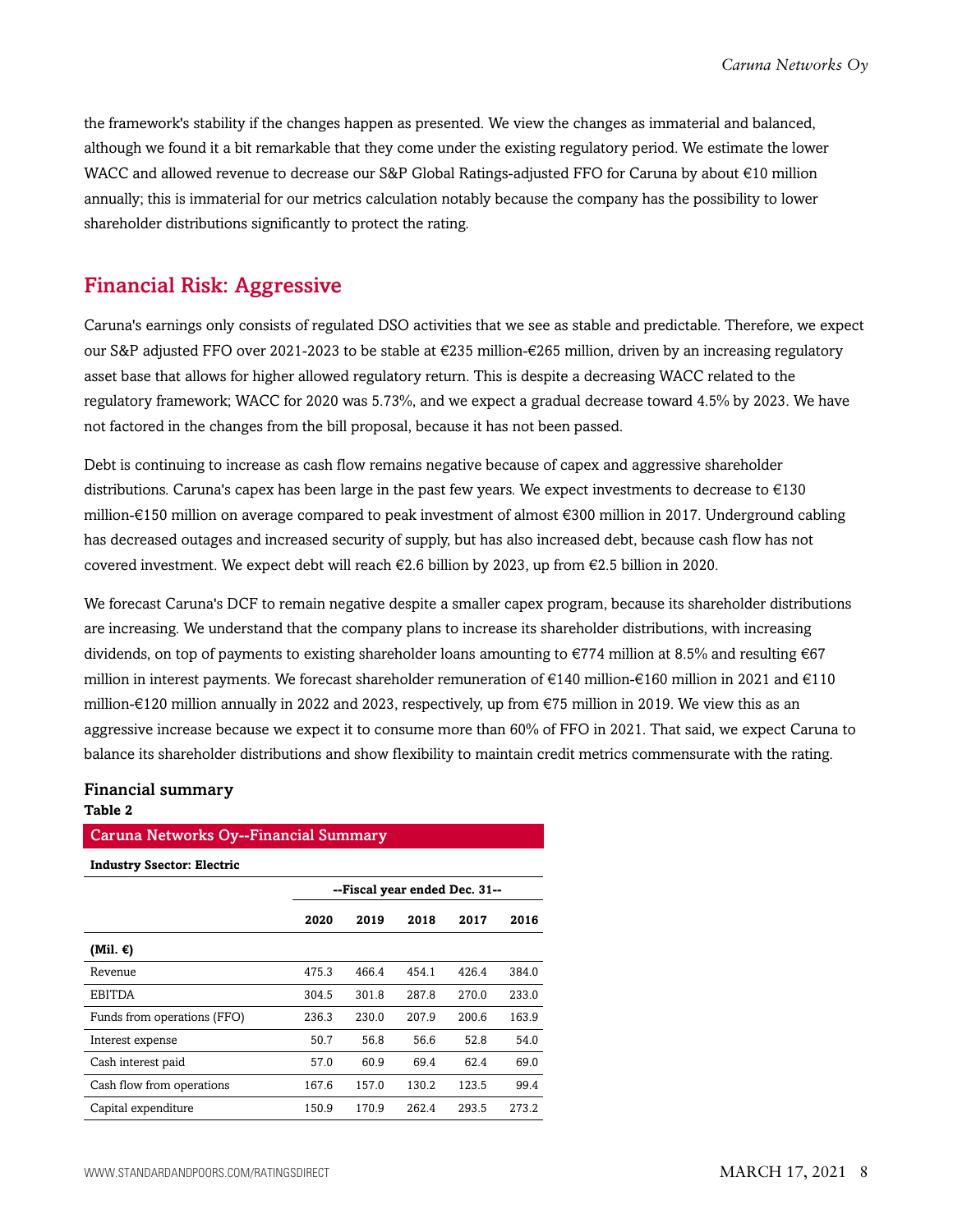#### **Table 2**

#### Caruna Networks Oy--Financial Summary (cont.)

#### **Industry Ssector: Electric**

|                                    | --Fiscal year ended Dec. 31-- |         |         |         |         |
|------------------------------------|-------------------------------|---------|---------|---------|---------|
|                                    | 2020                          | 2019    | 2018    | 2017    | 2016    |
| Free operating cash flow (FOCF)    | 16.6                          | (13.9)  | (132.2) | (170.0) | (173.8) |
| Discretionary cash flow (DCF)      | (62.2)                        | (89.0)  | (212.6) | (250.4) | (214.1) |
| Cash and short-term investments    | 60.1                          | 88.5    | 57.5    | 42.9    | 59.8    |
| Gross available cash               | 60.1                          | 88.5    | 57.5    | 42.9    | 59.8    |
| Debt                               | 2,503.4                       | 2,513.3 | 2,368.5 | 2,199.5 | 2,044.1 |
| Equity                             | 688.9                         | 673.2   | 791.3   | 806.0   | 777.2   |
| <b>Adjusted ratios</b>             |                               |         |         |         |         |
| EBITDA margin (%)                  | 64.1                          | 64.7    | 63.4    | 63.3    | 60.7    |
| Return on capital (%)              | 5.4                           | 5.3     | 5.2     | 5.2     | 4.5     |
| EBITDA interest coverage (x)       | 6.0                           | 5.3     | 5.1     | 5.1     | 4.3     |
| FFO cash interest coverage (x)     | 5.1                           | 4.8     | 4.0     | 4.2     | 3.4     |
| Debt/EBITDA (x)                    | 8.2                           | 8.3     | 8.2     | 8.1     | 8.8     |
| $FFO/debt$ $(\%)$                  | 9.4                           | 9.2     | 8.8     | 9.1     | 8.0     |
| Cash flow from operations/debt (%) | 6.7                           | 6.2     | 5.5     | 5.6     | 4.9     |
| $FOCF/debt$ $(\% )$                | 0.7                           | (0.6)   | (5.6)   | (7.7)   | (8.5)   |
| $DCF/debt$ (%)                     | (2.5)                         | (3.5)   | (9.0)   | (11.4)  | (10.5)  |

#### Reconciliation

#### **Table 3**

Caruna Networks Oy--Reconciliation Of Reported Amounts With S&P Global Ratings' Adjusted Amounts(Mil. €)

| --Fiscal year ended Dec. 31, 2020-- |  |  |
|-------------------------------------|--|--|
|-------------------------------------|--|--|

|  | Caruna Networks Oy reported amounts |  |  |  |
|--|-------------------------------------|--|--|--|
|--|-------------------------------------|--|--|--|

|                                                                | <b>Debt</b> | Shareholders'<br>equity | <b>EBITDA</b> | Operating<br>income | Interest<br>expense | <b>S&amp;P Global</b><br>Ratings' adjusted<br><b>EBITDA</b> | <b>Dividends</b> |
|----------------------------------------------------------------|-------------|-------------------------|---------------|---------------------|---------------------|-------------------------------------------------------------|------------------|
| Reported                                                       | 3,333.9     | (84.7)                  | 304.5         | 171.0               | 117.5               | 304.5                                                       | 12.0             |
| <b>S&amp;P Global Ratings' adjustments</b>                     |             |                         |               |                     |                     |                                                             |                  |
| Cash taxes paid                                                | $- -$       | --                      | --            | --                  | --                  | (11.1)                                                      |                  |
| Cash interest paid                                             | --          | --                      | --            | --                  | --                  | (125.9)                                                     |                  |
| Cash interest paid: Other                                      | --          | --                      | --            | --                  | --                  | 69.0                                                        | --               |
| Reported lease liabilities                                     | 2.9         | --                      |               | --                  | --                  |                                                             |                  |
| Postemployment benefit<br>obligations/deferred<br>compensation | 0.3         | --                      | 0.0           | 0.0                 | 0.0                 |                                                             |                  |
| Accessible cash and liquid<br>investments                      | (60.1)      |                         |               |                     | --                  |                                                             |                  |
| Nonoperating income<br>(expense)                               |             |                         |               | 2.2                 | --                  |                                                             |                  |
| Debt: Shareholder loans                                        | (773.6)     |                         |               |                     | --                  |                                                             |                  |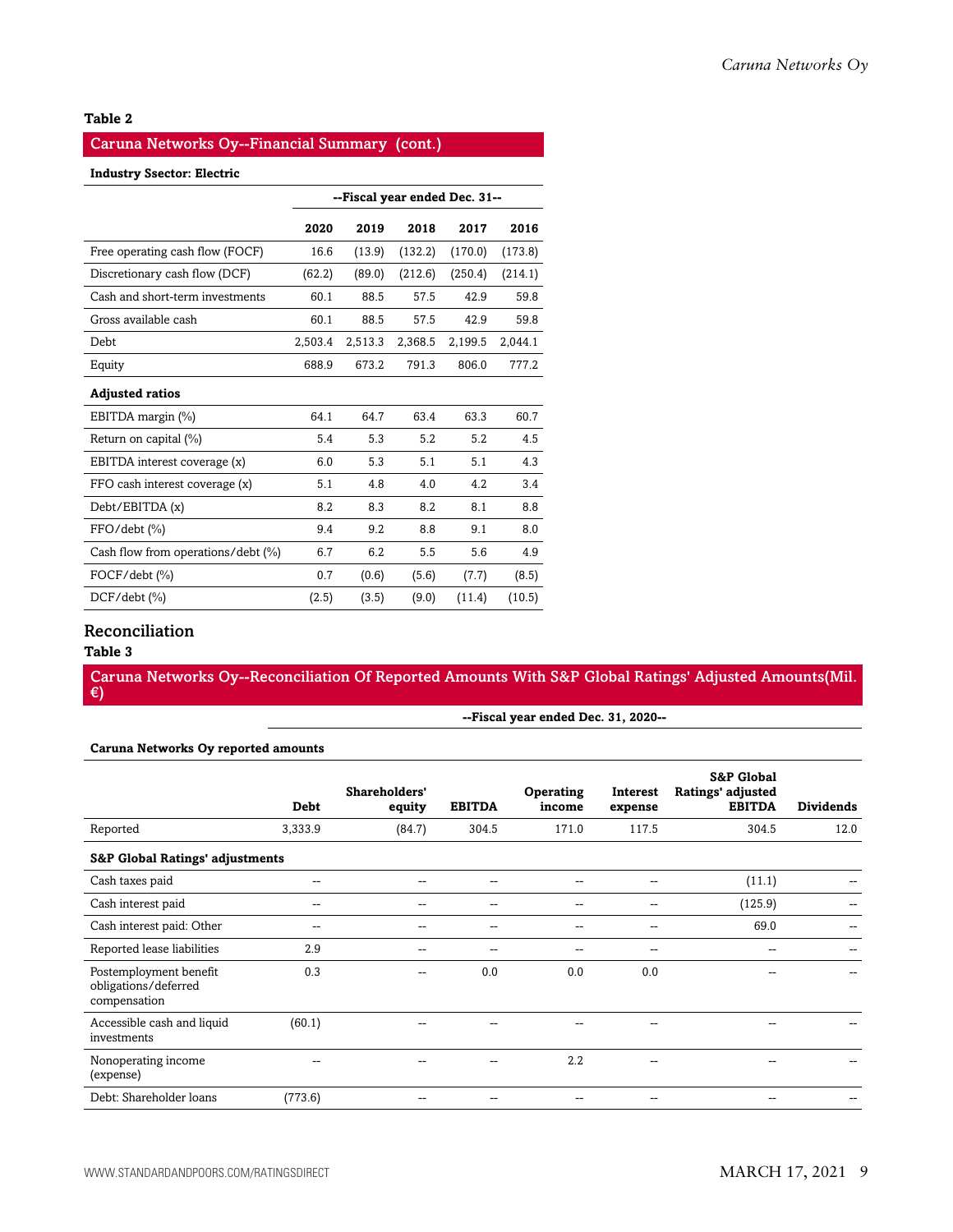#### **Table 3**

| Caruna Networks Oy--Reconciliation Of Reported Amounts With S&P Global Ratings' Adjusted Amounts (Mil.<br>€)<br>(cont.) |         |       |       |       |        |        |      |
|-------------------------------------------------------------------------------------------------------------------------|---------|-------|-------|-------|--------|--------|------|
| Equity: Other                                                                                                           | --      | 773.6 | $- -$ | --    | --     |        |      |
| EBITDA: Gain (loss) on<br>disposals of PP&E                                                                             | --      | $- -$ | (0.0) | (0.0) | --     |        |      |
| Interest expense: Shareholder<br>loan                                                                                   |         | --    | $- -$ | --    | (66.9) |        |      |
| Dividends: Other                                                                                                        | --      | --    | --    | --    | --     | --     | 66.9 |
| Total adjustments                                                                                                       | (830.6) | 773.6 | (0.0) | 2.1   | (66.9) | (68.1) | 66.9 |

#### **S&P Global Ratings' adjusted amounts**

|          | <b>Debt</b> | Equity | <b>EBITDA</b> | <b>EBIT</b> | Interest<br>expense | <b>Funds from</b><br>operations | <b>Dividends</b><br>paid |
|----------|-------------|--------|---------------|-------------|---------------------|---------------------------------|--------------------------|
| Adjusted | 2.503.4     | 688.9  | 304.5         | 173.2       | 50.7                | 236.3                           | 78.9                     |

## <span id="page-9-0"></span>Liquidity: Strong

We assess Caruna's liquidity as strong. We anticipate that available liquidity sources will exceed cover cash outflow by about 2.1x. We also expect that sources will cover uses even if EBITDA declined 30% compared with our base-case scenario, and that the company will retain significant headroom under the financial covenants.

In our assessment of liquidity, we also factor in our view of Caruna's solid relationship with banks as recently proven with extending its revolving credit facility (RCF) facility in November last year, and no upcoming debt maturities until 2023.

| <b>Principal liquidity sources</b>                                                                                                                                                                                          | <b>Principal liquidity uses</b>                                                                                                                                                     |  |  |
|-----------------------------------------------------------------------------------------------------------------------------------------------------------------------------------------------------------------------------|-------------------------------------------------------------------------------------------------------------------------------------------------------------------------------------|--|--|
| • $\epsilon$ 60 million cash available as of Dec. 31, 2020<br>$\cdot$ $\in$ 290 million available under its RCF and overdraft<br>facility both maturing in 2025 and<br>• Our expectation that Caruna will generate cash FFO | • Working capital outflows of $\epsilon$ 13 million in the next<br>12 months<br>• Annual capex of about $\epsilon$ 140 million<br>• No debt maturities over the coming 12-24 months |  |  |
| of about $\epsilon$ 240 million                                                                                                                                                                                             | Shareholder distribution of €140 million-€160<br>million in 2021, including interest on the shareholder<br>loan                                                                     |  |  |

#### Debt maturities

Caruna has no debt maturities until 2023, when its benchmark bond of €500 million is due. Also, the company has a conservative average total debt to maturity of about 12 years.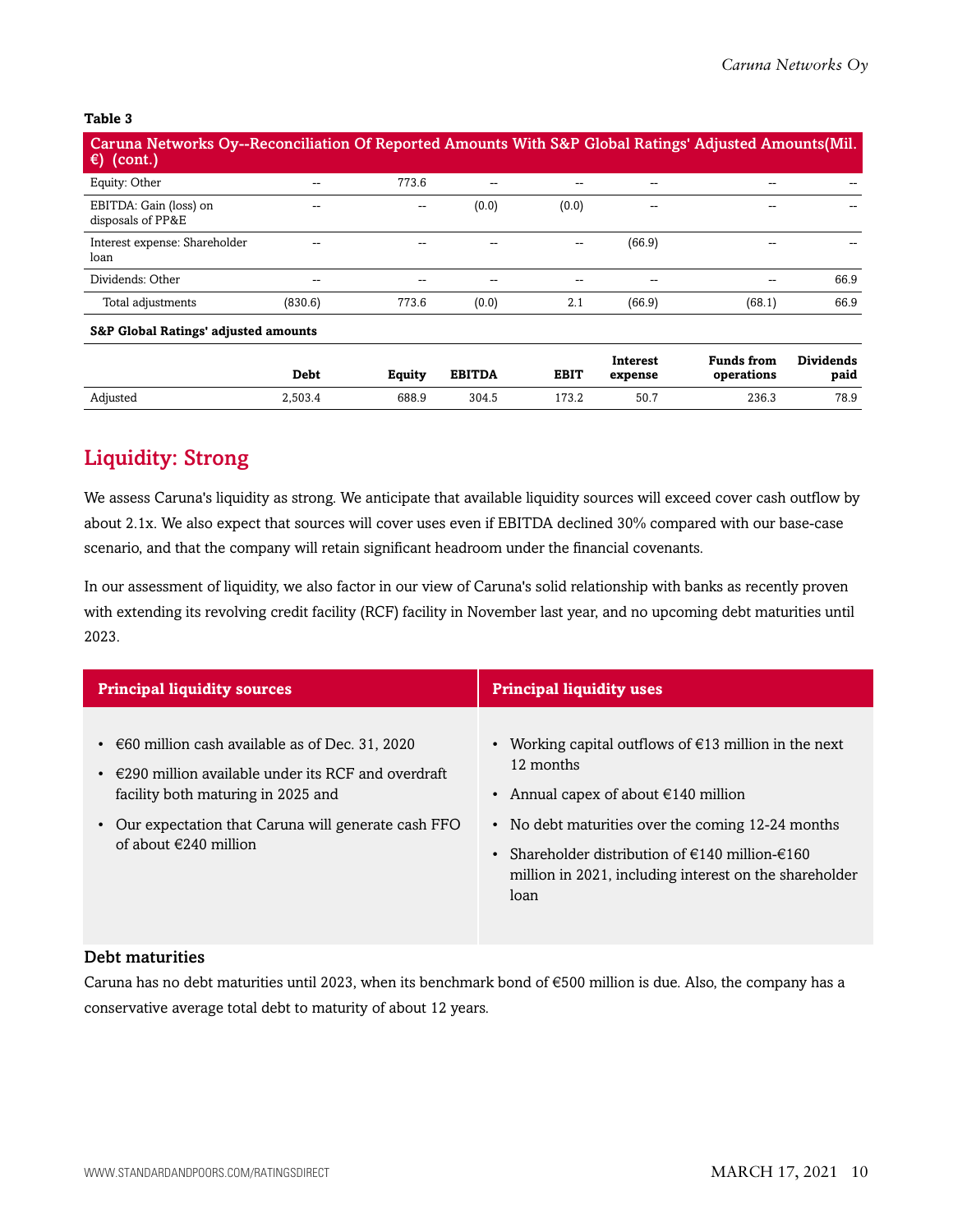## <span id="page-10-0"></span>Covenant Analysis

Although we do not rate Caruna under our structurally enhanced debt criteria, the company has several protective covenants. Caruna continues to comply with the debt restriction covenants stipulated in its documentation and as per our analysis.

The financing structure includes the following covenants for events of default:

- FFO to senior debt of no less than  $4\%$ : and
- FFO to interest on senior debt of no less than 1.2x

The documentation also includes lock-up covenants for shareholder distributions, including:

- FFO to interest on senior debt of at least 1.7x (12 months backward and forward);
- FFO to senior debt of at least 5% (12 months backward and forward); and
- FFO to senior debt of at least 5.5% (36 months forward).

As of Dec. 31, 2020, the FFO-to-debt ratios were 9.5% (backward) and 9.3% (forward); FFO to interest on senior debt was 5.1x (backwards) and 5.3x (forward), showing significant headroom at both covenant levels. We forecast that Caruna will maintain significant headroom under the financial covenants. In addition, the lock-up covenants prohibit shareholder distributions if FFO to debt drops below 5% or FFO to interest below 1.7x. Furthermore, a breach of the financial covenants will not automatically mean a default. Instead, there will be a 12-month standstill period, during which there will be no enforcement of security and the 12-month liquidity facility should cover scheduled payments.

## <span id="page-10-1"></span>Environmental, Social, And Governance(ESG)

In 2011 Finland was hit by a major storm, Tapani, which led to extensive outages in Caruna's network. The storm and the utility's performance were important factors in legislation--the Energy Authority's Electricity Market Act (2013). Since then, the company has executed a significant investment program to weatherproof the network and better secure supply. This has resulted in a higher debt burden and pressure on financial metrics. We expect Caruna's capex program will remain high for several years (included in our base-case assumptions). This investment is added to the RAB, which allows collection of higher revenues supporting cash flow. We believe that the company is better prepared for storms, and less sensitive to weather interruptions and exposure to substantial fines.

Our business risk profile assessment also reflects Caruna's corporate responsibility strategy to manage its environmental, social, and governance exposure. The company has performance targets for customer and employee safety, minimization of adverse effects on the environment, customer satisfaction, sustainable sourcing of materials, and local economic impact. We expect management to execute its strategy and generally meet its performance targets. We are not aware of any other material adverse ESG factors likely to further affect the company's credit quality.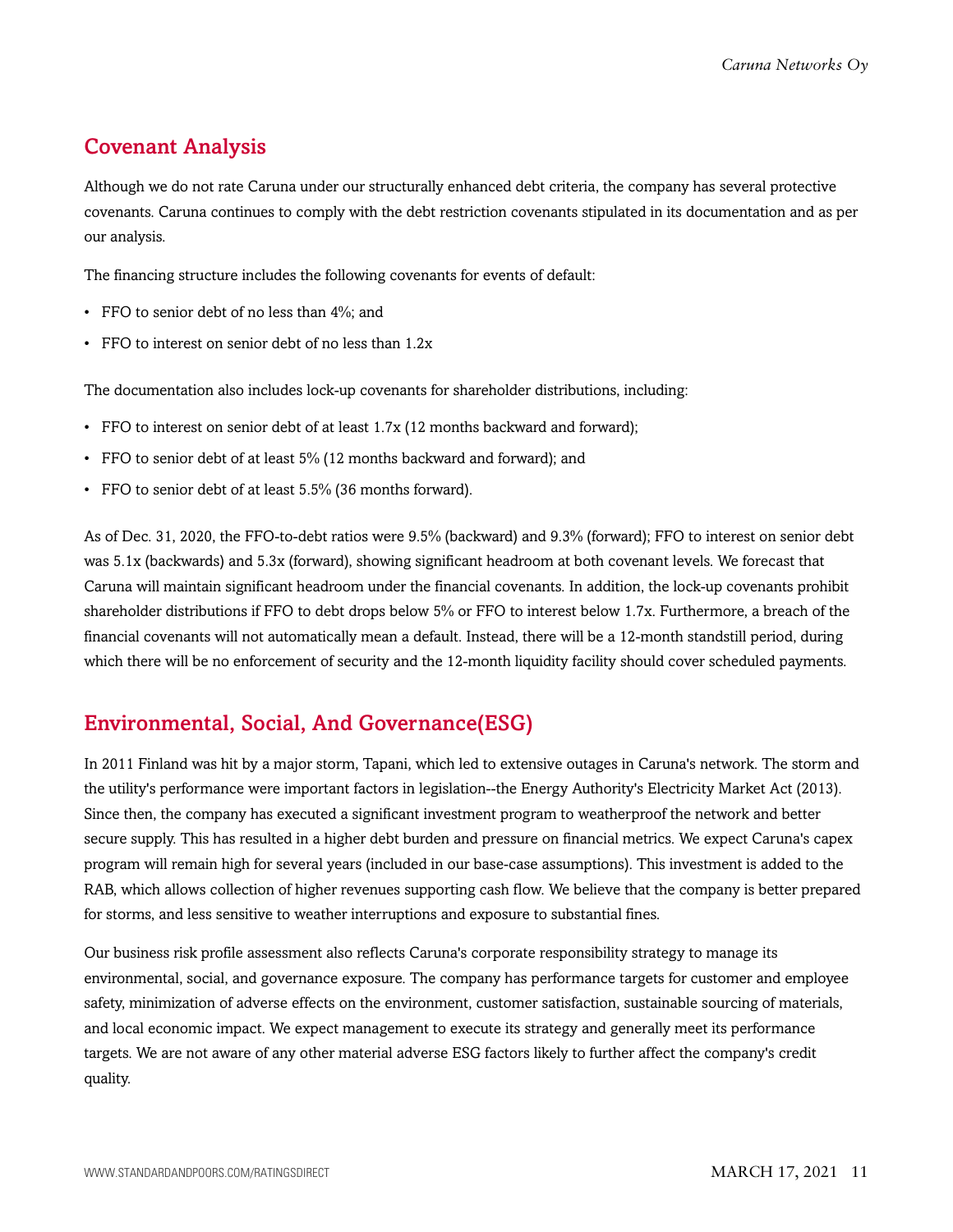## <span id="page-11-0"></span>Group Influence

The wider group includes several holding companies above Caruna. Following a major refinancing in 2016, the new debt is secured by the assets of the operating companies and some holding companies, including Caruna Networks B.V. This security group is ring-fenced from the top holding companies in the wider group and is subject to common terms in the covenant package. We view this security group as an insulated subsidiary, in line with our group rating methodology.

We view the group credit profile of the insulated group as equal to Caruna's 'bbb+' stand-alone credit profile. This is because the two holding companies above Caruna in the ring-fenced structure have no assets or liabilities of their own.

## <span id="page-11-1"></span>Ratings Score Snapshot

Issuer Credit Rating

BBB+/Stable/--

#### Business risk: Excellent

- Country risk: Very low
- Industry risk: Very low
- Competitive position: Strong

#### Financial risk: Aggressive

• Cash flow/leverage: Aggressive

#### Anchor: bbb

#### **Modifiers**

- Diversification/portfolio effect: Neutral (no impact)
- Capital structure: Neutral (no impact)
- Financial policy: Neutral (no impact)
- Liquidity: Strong (no impact)
- Management and governance: Satisfactory (no impact)
- Comparable rating analysis: Positive (+1 notch)

#### <span id="page-11-2"></span>Stand-alone credit profile : bbb+

## Related Criteria

- General Criteria: Group Rating Methodology, July 1, 2019
- Criteria | Corporates | General: Corporate Methodology: Ratios And Adjustments, April 1, 2019
- Criteria | Corporates | General: Reflecting Subordination Risk In Corporate Issue Ratings, March 28, 2018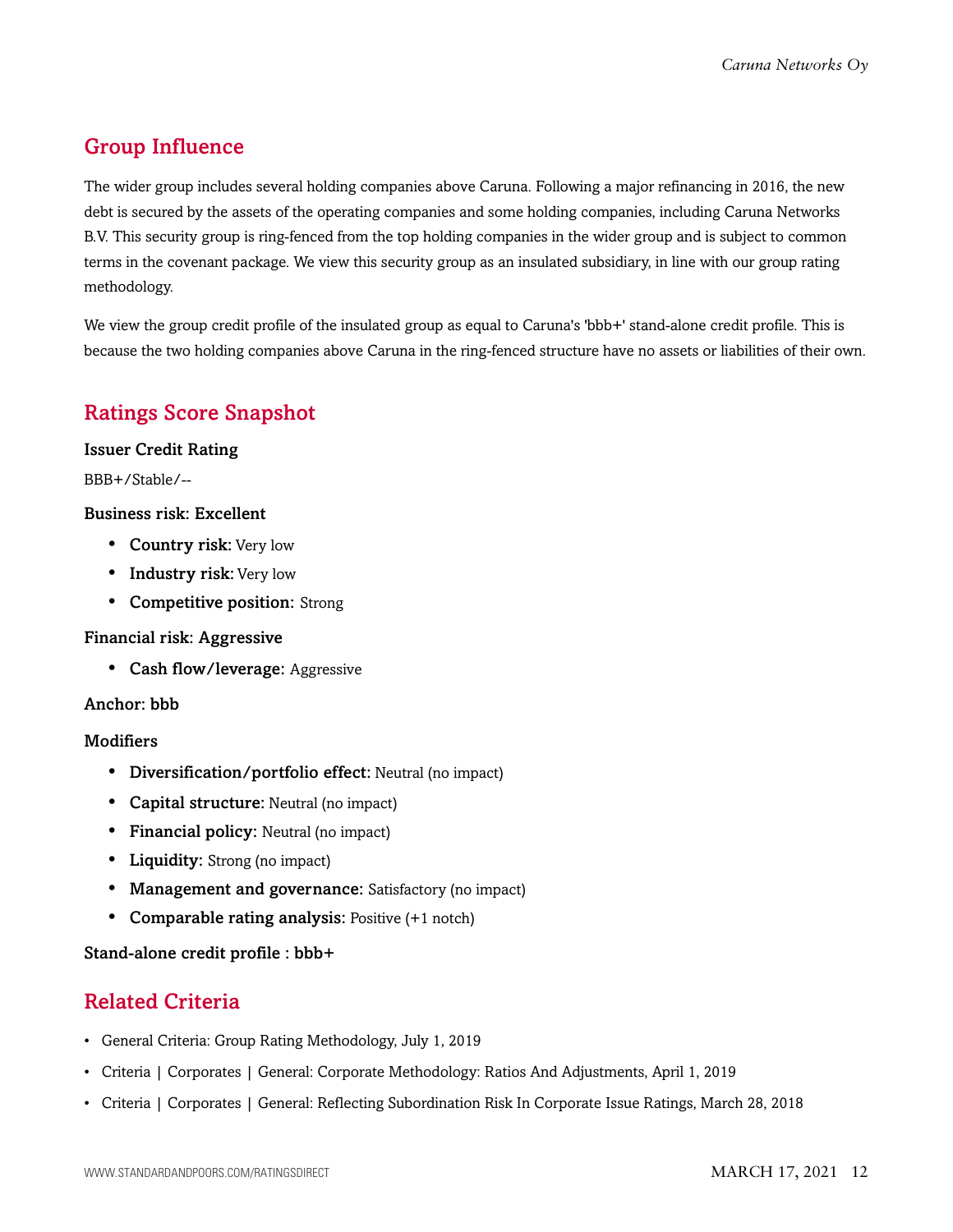- Criteria | Corporates | General: Methodology And Assumptions: Liquidity Descriptors For Global Corporate Issuers, Dec. 16, 2014
- Criteria | Corporates | General: The Treatment Of Non-Common Equity Financing In Nonfinancial Corporate Entities, April 29, 2014
- Criteria | Corporates | Utilities: Key Credit Factors For The Regulated Utilities Industry, Nov. 19, 2013
- General Criteria: Country Risk Assessment Methodology And Assumptions, Nov. 19, 2013
- General Criteria: Methodology: Industry Risk, Nov. 19, 2013
- Criteria | Corporates | General: Corporate Methodology, Nov. 19, 2013
- General Criteria: Methodology: Management And Governance Credit Factors For Corporate Entities, Nov. 13, 2012
- General Criteria: Principles Of Credit Ratings, Feb. 16, 2011

**Business And Financial Risk Matrix**

• General Criteria: Stand-Alone Credit Profiles: One Component Of A Rating, Oct. 1, 2010

| pusiness ring ringheigi msk matrix |                               |        |              |             |            |                  |  |  |  |  |
|------------------------------------|-------------------------------|--------|--------------|-------------|------------|------------------|--|--|--|--|
|                                    | <b>Financial Risk Profile</b> |        |              |             |            |                  |  |  |  |  |
| <b>Business Risk Profile</b>       | Minimal                       | Modest | Intermediate | Significant | Aggressive | Highly leveraged |  |  |  |  |
| <b>Excellent</b>                   | $a$ aa $/a$ a $+$             | aa     | $a+/a$       | a-          | bbb        | $bbb-/bb+$       |  |  |  |  |
| Strong                             | aa/aa-                        | $a+/a$ | $a$ -/ $bbb$ | bbb         | $bb+$      | bb               |  |  |  |  |
| Satisfactory                       | $a/a-$                        | bbb+   | bbb/bbb-     | $bbb-/bb+$  | bb         | $b+$             |  |  |  |  |
| Fair                               | bbb/bbb-                      | bbb-   | $bb+$        | bb          | bb-        | b                |  |  |  |  |
| Weak                               | $bb+$                         | $bb+$  | bb           | bb-         | $b+$       | $b/b$ -          |  |  |  |  |
| Vulnerable                         | bb-                           | bb-    | $bb-7b+$     | $b+$        | b          | $b-$             |  |  |  |  |

#### Ratings Detail (As Of March 17, 2021)\*

#### **Caruna Networks Oy**

Issuer Credit Rating BBB+/Stable/--

#### **Issuer Credit Ratings History**

27-Jan-2016 BBB+/Stable/--

\*Unless otherwise noted, all ratings in this report are global scale ratings. S&P Global Ratings' credit ratings on the global scale are comparable across countries. S&P Global Ratings' credit ratings on a national scale are relative to obligors or obligations within that specific country. Issue and debt ratings could include debt guaranteed by another entity, and rated debt that an entity guarantees.